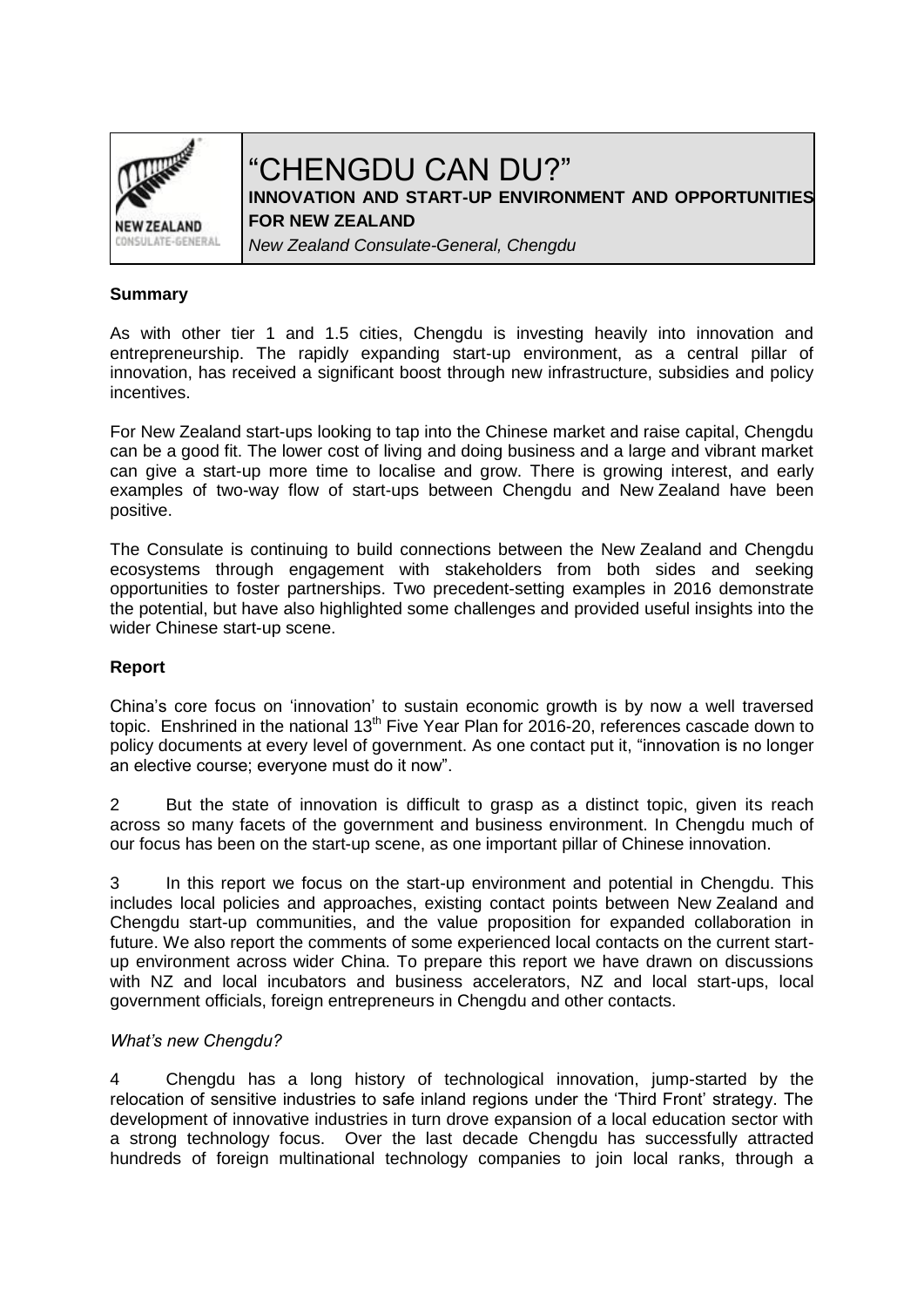platform of competitive incentives. The city is now a confident 'Tier 1.5' economic hub in inland China, holding itself out as a "liveable" city characterised by ambitious development, enthusiastic local consumption and healthy work-life balance.

5 This mix of history and modern realities has enabled Chengdu to position itself as a base for small-scale innovation and entrepreneurship alongside other Tier 1 and Tier 1.5 cities in China. In terms of sector size and raw output, the city is aware that there is a gap between itself and larger hubs like Beijing, Shanghai and Shenzhen. But Chengdu is at the forefront of the next wave of upcoming innovation centres in China and already has pole position in central and southwest China across a range of metrics.

6 The first half of 2016 saw 150,000 newly registered start-up companies in Chengdu. More than half of these were in the technology sector. **Infrastructural support** for innovation and start-ups has also grown rapidly. In 2016 there are over 300 incubators, up from over 200 in 2015. Large-scale new economic development initiatives, such as the 1,578m² "Tianfu New Area" in the south of the city, will also include large new sectoral parks and zones containing multiple incubation facilities.

7 Local government provides support for start-ups through numerous **subsidies and grants**. Each level of government (provincial, municipal, city district) has developed comprehensive policies to support innovation, which viewed holistically can be bewildering. Incubators often have to hold a dictionary of subsidies and policy incentives, and part of their services is to assist start-ups to navigate and access the myriad of incentives which can cover the costs of establishing and operating incubators, cost of office space, operating hardware, accommodation, and living expenses of start-ups. Reputable incubators we spoke to noted that local government agencies sometimes approach them to ask what kinds of subsidies have not already been created.

8 **Access to capital** has also received a lot of government attention. Sichuan and Chengdu governments have established and oversee a number of capital pools. The Sichuan Provincial Government funds and manages an "angel investment guidance fund" established in 2014 which is now officially valued at RMB 983 million (NZD 20 million). The Sichuan Government also provides financial aid to start-ups which can be used as pledged deposits for loans. In the past year, over RMB 1 billion (NZD 208 million) of loans have been offered in this way to start-ups in Chengdu.

9 The local government has also established platforms such as **forums, roadshows, and investment conferences** to allow start-ups to connect with private investors. One example is a series of financing conferences in the past year, which has generated pledged investment of around RMB 69 million (NZD 14 million) from 24 events. For start-ups who receive private angel investment, the government also provides additional financial assistance of up to 10% of the investment amount.

10 The lower **cost of living and doing business** is another draw for investors and startups alike. Wage costs in Chengdu are around two-thirds to half of those in tier one cities. This has helped Chengdu attract high-tech manufacturers such as Foxconn, which purportedly makes half of the world's iPads in Chengdu. For start-ups, the lower cost of living, human resources, and accommodation can make a big difference to staying in-market. The co-founder of co-working space "Hi-Coffice", which has offices across all tier 1 and 1.5 cities in China, estimated the amount of financing that would support a start-up for three months in a tier one city can support operation for up to a year in Chengdu.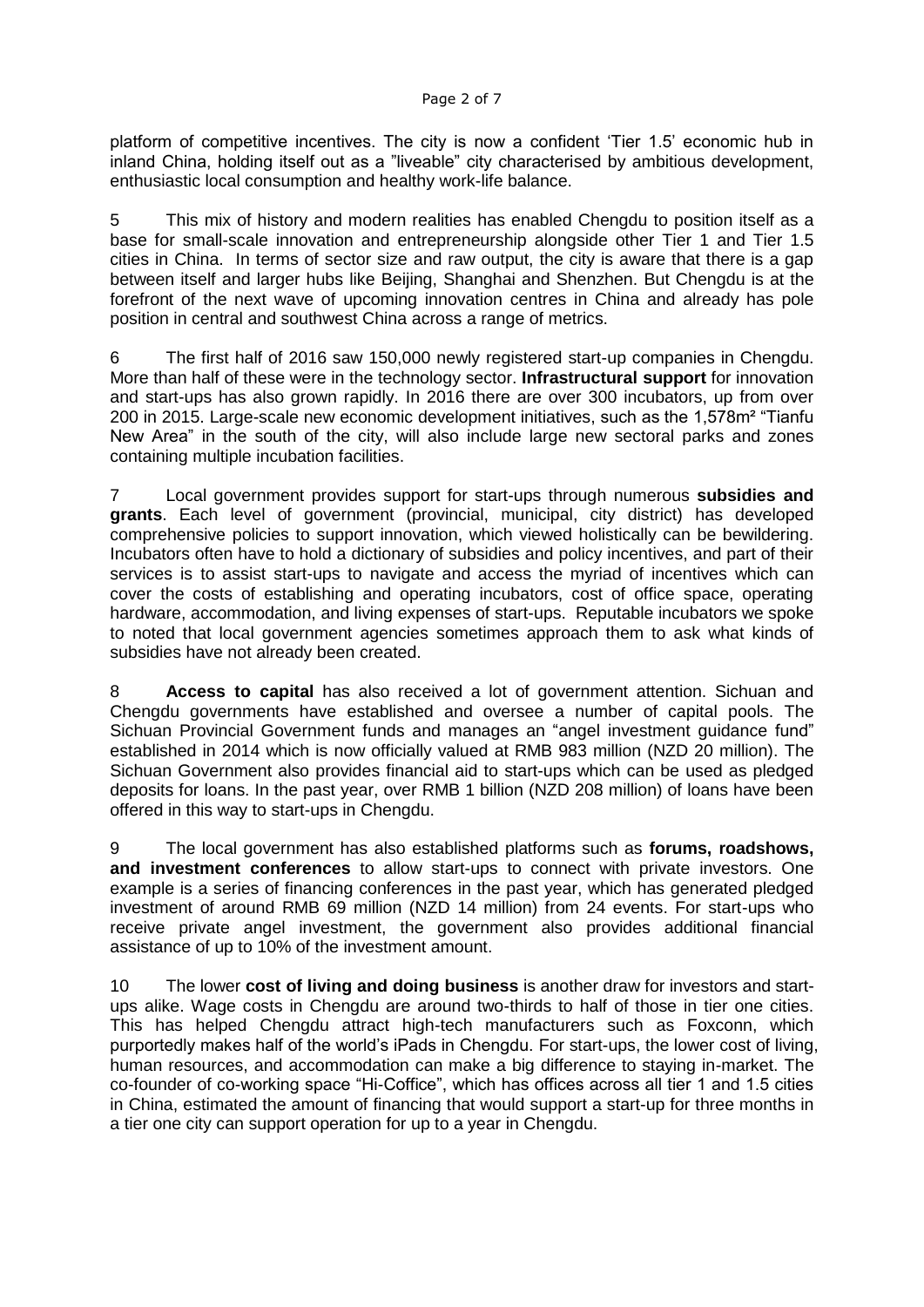11 But the lower cost of living in Chengdu does not have to be traded off against a **large and vibrant market**. Chengdu's population is around 15 million and has a per capita GDP of RMB 75,000 (NZD 15,625 or around three-quarters that of Shanghai). The retail sector continues to see strong growth, up 10.7% in 2015, characterised by a move away from highend designer luxuries to high-quality consumer goods. Chengdu consumers are known as freer spenders within China and have a reputation of spending more on high-quality goods and services, recreation and travel – it has been suggested that this is the result of 'live for the day' attitudes which developed after devastating earthquakes in Sichuan in 2008 and 2013. The China Business Network reported this year that Chengdu ranks second-equal in brands index, behind Beijing (156) and equal with Shanghai (150) (The index is based on the number of recognised brands that have established themselves in market, e.g. Starbucks, UNIQLO, Wanda). The city also ranked fourth in air passenger movements, and third for number of first class air tickets purchased (behind Beijing and Shanghai).

12 The **availability and retention of talent** is another key challenge for emerging businesses based in China. The city has a deep talent pool and one of the highest rates of talent retention in the country. As one of Chengdu's key sectors, the Chengdu Software Industry Association estimates most of the 250,000 people employed in the local software industry are attracted to the better lifestyle and lower cost of living in Chengdu. The city also has the greatest concentration of universities in Southwest China, producing about 180,000 graduates a year across all sectors. Chengdu attracts a significant amount of talent from other parts of China, reflected in the diverse make-up of some of the teams in the innovation sector we spoke to.

#### *Foreign interest starts up*

13 The 'on paper' potential that exists for foreign start-ups in the Chinese market has drawn a lot of interest, including to Chengdu. The large size of the market, availability of capital and the interest of Chinese consumers in new and innovative products present a theoretical wealth of opportunities.

14 In addition, although the vast number of support policies is framed as supporting local companies, foreign entrepreneurs and start-ups can often in theory access the same kinds of support through registering their company locally.

15 A number of New Zealand based organisations have begun to explore start-up collaboration opportunities in Chengdu. In 2015-16, for example, the Consulate has met with [Creative HQ,](http://www.creativehq.co.nz/) Wintec [\(SODA\)](http://www.sodainc.com/), [FunderTech](https://bizedge.co.nz/story/fundertech-throws-kiwi-tech-startups-lifeline-china/) and [InnoHub](http://www.nzherald.co.nz/business/news/article.cfm?c_id=3&objectid=11632304) during their visits to Chengdu. The overall vision is broadly the same in each case – to create a new channel that connects New Zealand start-ups to market and investment opportunities in China.

16 Other foreign governments are also awake to these opportunities. One example is the China-South Korea Innovation and Entrepreneurship Park in Chengdu's High Tech Zone, which houses incubators for both local and Korean start-ups. Cooperation at this scale also attracts specific policy support from city-district government. Singapore will also open an innovation park in the same district in 2017. During a recent innovation forum in Chengdu hosted by Austrade and a collection of Australian start-ups, Southwest China was identified as a key pivot destination for start-ups after their 90 day programme at the Australian landing pad in Shanghai.

17 New Zealand also holds a reverse value proposition for emerging businesses in China. The call by the Chinese government for local businesses and entrepreneurs to "go out" to the global market means more Chinese companies will be looking for an international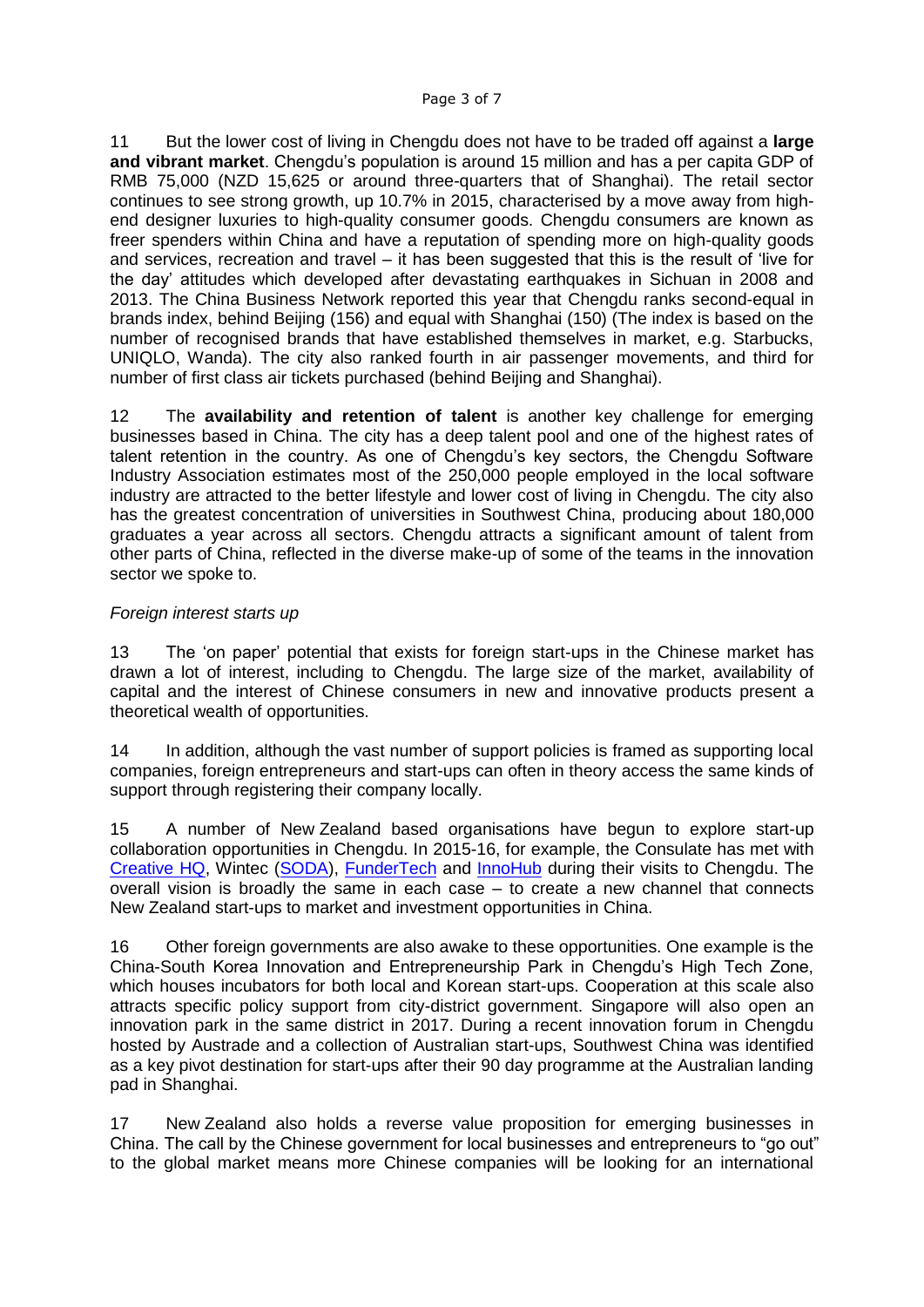#### Page 4 of 7

angle. New Zealand's position as a smaller market with a developed and open economy has its merits as a testing ground for bigger, potentially riskier Western markets. Exposure to business planning and operations in New Zealand can be of great value to Chinese companies. Younger entrepreneurs are often also attracted to New Zealand's healthy and balanced lifestyle proposition.

#### *NZ Case studies: A tale of two start-ups*

#### *a) Chicken Run*

18 The Consulate assisted in selecting and enabling Chengdu start-up Chicken Run to participate in one of Creative HQ's four-month Lightning Lab business acceleration programmes. The main challenges for the two founders were cost and time away from their business in Chengdu. Financial burdens were eased through some CHQ sponsorship support at the New Zealand end. The relative size of their operations also meant they could cope with the time away.

19 Chicken Run's feedback of their experience has been overwhelmingly positive. It says the programme provided the founders with different levels of thinking and approaches to growing their business. They came away with new approaches to key areas, including rebranding, marketing, and growth strategy. The programme was different in style and substance to many of the local Chinese programmes Chicken Run and other local start-ups have been exposed to. The founders also highlighted the value of gaining new perspectives through living in New Zealand and working with homegrown start-ups.

20 The value goes both ways. Creative HQ noted that participation by a Chinese start-up added to the diversity of the programme and allowed New Zealand start-ups to communicate and learn directly from a Chinese counterpart. It is seen that future participation of this kind would bring about similar benefits. However, financial costs and time away from their core business remain challenges for any future Chengdu-based start-ups to participate in a New Zealand acceleration programme. One way around this would be for the programme to be delivered in China by the New Zealand accelerator or, more likely, in conjunction with a local partner.

#### *b) Company Y*

21 Company Y is a food and beverage start-up with product currently manufactured and sold in New Zealand. The start-up met Chicken Run during their time in New Zealand and formed a strong friendship. Company Y's founders then travelled to China in September and made investment pitches in Chengdu.

22 While in Chengdu, Company Y decided to stay on and continue to develop their product to the Chinese market and source investment. In the first two months, their ability to gain support and knowledge from Chicken Run and their local networks was critical. The low cost of living compared to New Zealand and larger Chinese cities also gave Company Y much more time to leverage new connections and opportunities. The founders cited these factors as essential to their ability to stay on in market here in Chengdu.

23 In November, through developing their local network, Company Y found and took up residence in an incubation park in Chengdu. To date, Company Y has received a range of support through the incubator, including free workspaces, recruitment of local interns, visa assistance, subsidised accommodation, connection with Chinese investors, and assistance with local business registration to allow the start-up to bid for local government support.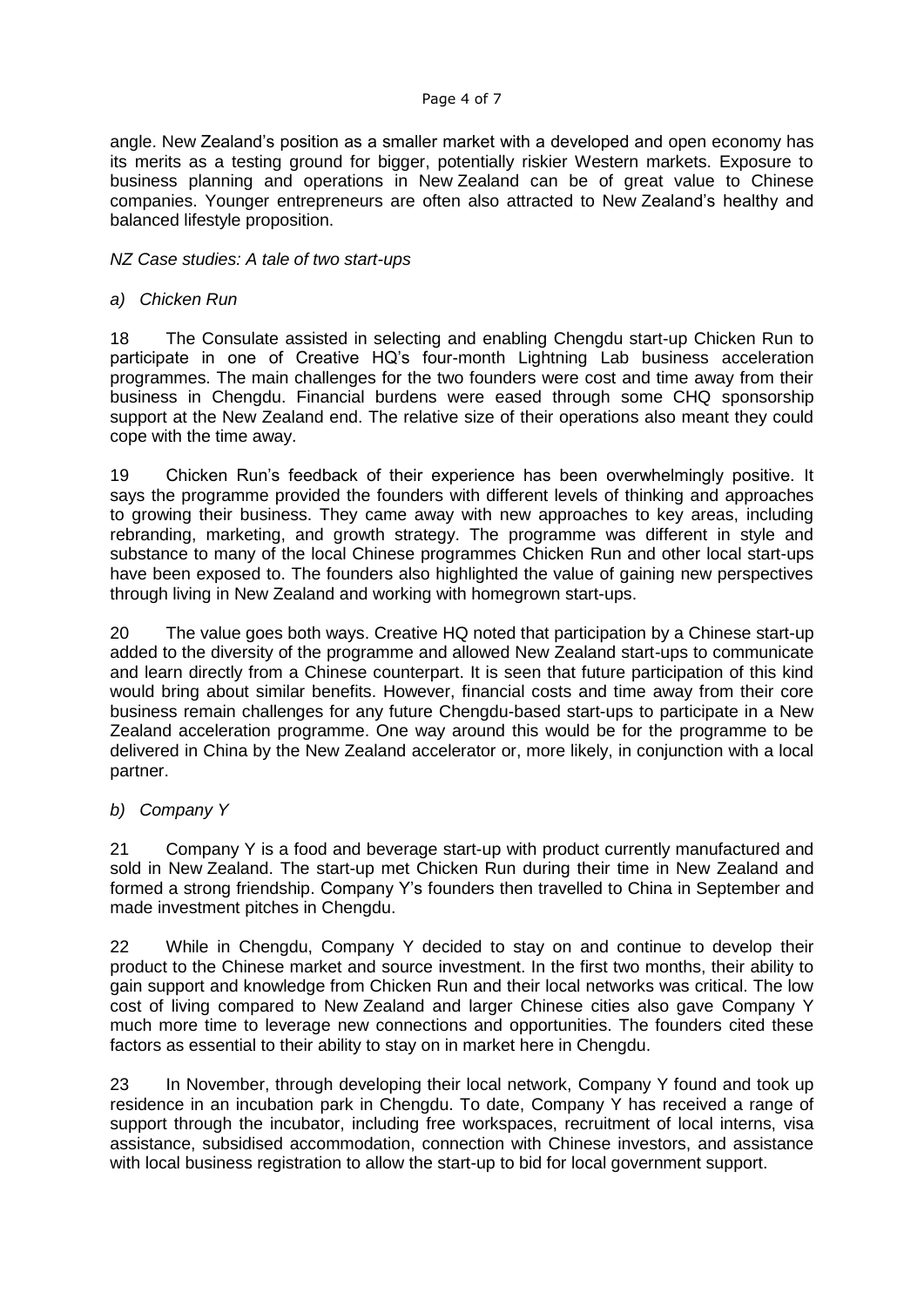24 In many ways it has been a challenge. But the founders have described the experience as transformative in the way they are thinking and planning for the Chinese market. When leaving New Zealand, their main emphasis was around investment. Instead, they have learnt from a much broader range of experiences through their time in-market and found channels to become savvier at operating in China and develop their product and marketing for the Chinese consumer. These are vital attributes for sustainable growth in China.

### *Under the hood: Commentary on the start-up environment in China*

25 Against the backdrop of the government-led innovation drive in China are criticisms that the model is inefficient and unsustainable. It's worth noting that the survival rate of SMEs in China is only around  $1/16<sup>th</sup>$  that of the United States. The most vocal critics are inevitably foreign commentators, however a number of more market-focused Chinese innovators and start-up experts also share similar concerns. Contacts we spoke to with experience across major centres in China offered perspectives on the state of the Chinese start-up environment across the country. While these are perspectives on China's start-up environment as a whole, these challenges are also observable and faced by Chengdu.

26 It is difficult to summarise the state of the start-up ecosystem in China. Much of it is anecdotal and there is **little reliable data**. Many key indicators used in official reports fail to light up commercial outcomes or may be cherry picked. For example, pledged investment is an often quoted marker by officials, however whether the amounts pledged actually translate to actual investment and tangible commercial outcomes for a start-up is generally less visible. Issues like these may help to explain why the 2015 Global Startup Ecosystem Ranking (by Compass) omitted China completely due to insufficient data and analysis.

27 **Incentive-driven bubble**: The abundance of favourable government policies can overcook the sector and lead to a bubble. The numbers of government agencies clamouring to provide incentives to incubators and start-ups has a hugely distorting effect. This creates a condition where some of the start-up service providers (incubators, maker-spaces) rely heavily on subsidies to survive with no strategy to transition into a sustainable market-driven model. In the long-run, many incubators that work directly for the government but can only ever live off the government. This also creates issues with poor quality services and support for start-ups.

28 The bubble can also be observed in start-ups. Tapping into financial incentives offered to start-ups can be an attractive source of income. This is particularly the case with **recent university graduates**, although it also motivates more people to move from existing employment into entrepreneurship. While much of this has been presented in a positive light officially, there are concerns too much of this is happening and for the wrong reasons. Teams of new graduates in particular have been identified as lacking in life and business experience and tend to produce fewer innovations and take fewer of the risks required to come up with truly disruptive products.

29 This bubble comes as both a warning and opportunity for foreign start-ups. Those wanting to work with a Chinese incubator must be careful to select one which is serious about supporting the start-up rather than lapping up more money from government coffers. At the same time the serious, market-driven incubators looking for high quality start-ups are more incentivised to look globally to supplement the mixed quality of start-ups available locally.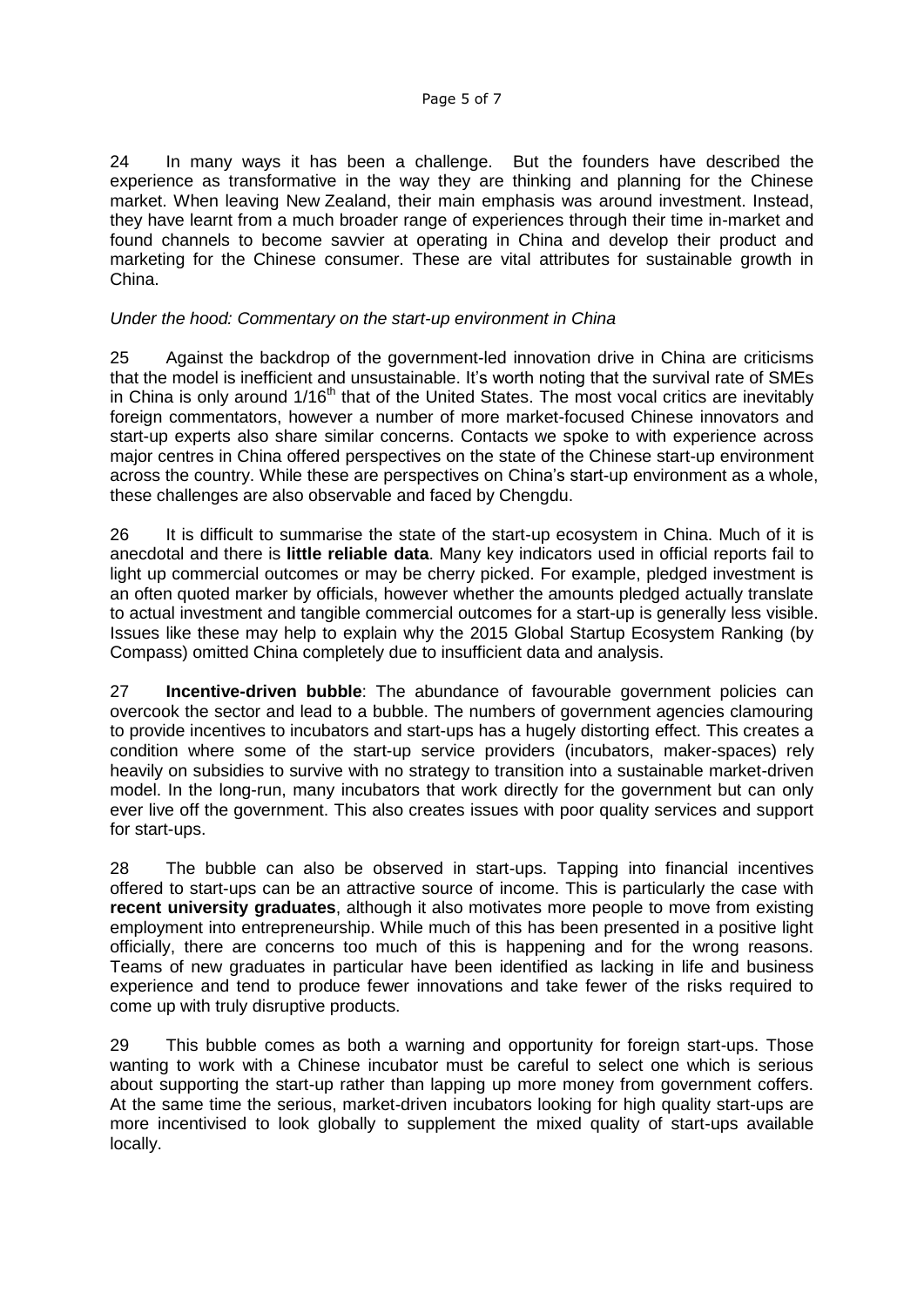30 **Investment environment**: While there is truth behind the vast opportunities for startups to raise investment in China, it's also important to note the environment has changed rapidly and identifying the correct channels to connect with investors remain critical. One of the most visible formats has been roadshows and pitch day type events, often organised in conjunction with city or district governments. These continue to happen frequently across the country. However, most lack substance as a direct channel to investment. These are now predominantly an optics exercise for governments and attended by rent-a-crowds (sometimes literally rented). In contrast to a few years ago, genuine investors are now very cautious, especially at these kinds of events. There is still value for start-ups to attend these types of events, mainly for product visibility and general networking with government and investment groups, but they need to go in with the right expectations.

31 The resources and connections required to gain a foothold in the market are just as critical to survival and growth as raising investment. The best channel to hook into an existing market need for the start-up is not always clear for local start-ups, let alone foreign ones. The lack of market freedom in China restricts the number of channels a company has to enter a sector, many of which are tightly controlled by the government and state-owned enterprises.

32 Leveraging connections and networks remains the best way of finding investment. For foreign start-ups, having support and assistance from local partners or landing pads will be a key part of this. Foreign start-ups require hands-on support in a range of areas, such as language, product development resources, marketing, distribution channels, legal guidance, accommodation and mobility. Ideally an investor will also be hands on in helping with these, but a significant proportion of investment companies or clubs have limited resources to do these themselves and are more hands off. In such cases, a foreign start-up would need to rely on other channels (such as local incubators) for these types of assistance.

33 China's **start-up culture** often suffers from distrust of others which reduces the kind of collaborative, risk-taking spirit emblematic of places such as Silicon Valley. There is also a shortage in the number and diversity of mentors, partly driven by the deification of a few successful elite (think Jack Ma) and fewer "usual" experienced entrepreneurs giving back into the scene. There are efforts to change this culture, led by entrepreneurs returning to China and expats, but they have found it hard going. Local incubators and investor groups have also looked to experienced foreign entrepreneurs as a source of mentorship.

34 China's business **laws and regulations** appear murky to foreign start-ups and SMEs. Often, it is the stories of IP theft and crooked commercial disputes that reach their ears first. There are also extra bureaucratic hoops to jump through when compared to most developed countries, including in certain sectors such as education and health. However, the regulatory environment is steadily improving. Visas and business licences have become easier to access. Local companies are more open and willing to partner with foreign companies and there are more resources for foreign businesses to tap into. Local registration of the business also bring access to most of the preferential policies afforded to local companies, which goes a long way to levelling the playing field.

#### *What's next for New Zealand start-ups?*

35 The growing trickle of interest by New Zealand incubators and start-ups has reaffirmed a convergence of belief that the theoretical opportunities for start-ups in Chengdu and China can be turned into a reality. The precedent setting examples of Company Y and Chicken Run show this can be done. It has also revealed some vulnerabilities and challenges of start-ups entering the Chinese environment, and a need for a support structure